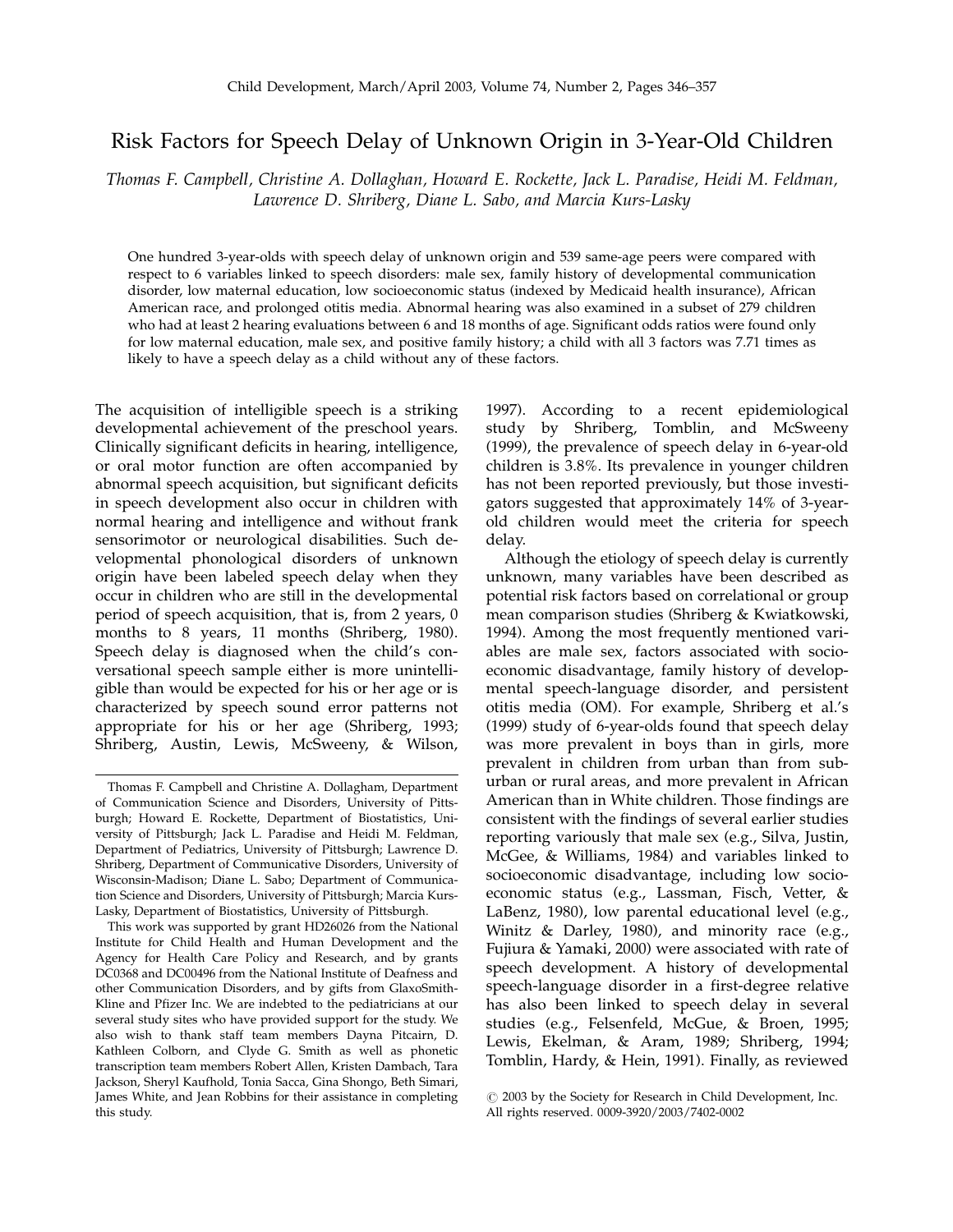recently by Shriberg, Flipsen, et al. (2000), persistent otitis media with effusion (OME), which is often associated with variably elevated hearing thresholds, has been found to correlate with impaired speech development in some studies (e.g., Silva, Chalmers, & Stewart, 1986; Teele, Klein, Chase, Menyuk, & Rosner, 1990) but not in others (e.g., Harston, Nettelbladt, Schalen, Kalm, & Prellner, 1993; Paradise et al., 2000; Paradise et al., 2001; Roberts, Burchinal, Koch, Footo, & Henderson, 1988).

Although correlational and group comparison studies such as those described previously can suggest which variables may be associated with speech delay, they provide no information on the extent to which the presence of a variable actually increases a child's risk of the condition or the potential effects of reducing exposure to the risk variable (Scott, Mason, & Chapman, 1999). Such evidence requires the use of measures such as the risk ratio, the odds ratio, the population-attributable fraction, and the number needed to treat (Scott et al., 1999; Streiner, 1998; Zhang & Wu, 1998). Of the variables mentioned earlier, only two-persistent OME and the conductive hearing loss that often accompanies it-have been studied using such measures. Based on relative risk indices, Shriberg, Flipsen, et al. (2000) and Shriberg, Friel-Patti, Flipsen, and Brown (2000) found that neither OME nor an abnormal hearing test between 6 and 18 months of age increased the risk of clinically defined speech delay at age 3 years, although those factors were associated with increased risk of lower performance on certain speech measures in certain cohorts of children. Noting that the 95% confidence intervals for these risk estimates were wide, the authors urged caution in interpreting or generalizing these risk estimates and pointed out the need for larger samples in which potentially confounding sociodemographic variables are also measured.

In the present study, we calculated odds ratios in a large, diverse sample of children to determine whether 3-year-olds with speech delay of unknown origin had significantly higher odds of having any of six potential risk factors: male sex, low maternal educational level, low socioeconomic status, African American race, a history of developmental communication disorder in a first-degree relative, and persistent OM. In addition, in a smaller subgroup of children who had received at least two hearing evaluations between 6 and 18 months of age, we calculated the odds that children with speech delay of unknown origin had at least two abnormal hearing tests. Finally, in addition to examining the odds of exposure to the individual risk factors we also calculated the odds of aggregated risk exposure. This study is among the first to estimate quantitatively the relative impact of variables that have long been associated with speech delays of unknown origin in correlational and group comparison studies.

### Method

### Participants

Participants were 639 children who were 3 years old and were being followed in a larger, prospective study of persistent OM in relation to children's development (Paradise et al., 2000; Paradise et al., 2001). The larger study involved both a randomized clinical trial and a nontrial, associational component. A large, sociodemographically diverse group of apparently healthy infants was enrolled by age 2 months from two urban, two small town or rural, and four suburban primary care practices in the Pittsburgh, Pennsylvania, area. Infants were excluded who met any of the following criteria: (a) birth weight less 5 lb (2,268 g); (b) small for gestational age; (c) a history of neonatal asphyxia or other serious illness; (d) multiple birth; (e) in foster care or adopted; (f) mother younger than 18 years; (g) mother seriously ill or dead; (h) mother known to be a drug or alcohol abuser or, in the judgment of study personnel, too limited socially or intellectually to give informed consent or adhere to the study protocol. Children were also excluded if a language other than English was spoken at home, if a sibling was participating in the study, or if their parents planned to move from the region within 5 years.

Figure 1 summarizes schematically the derivation of the participants in the present study. The 6,350 children initially enrolled in the study were monitored at least monthly beginning at 2 months of age. Those who met specified criteria regarding the cumulative duration of OM within the first 3 years of life (e.g., 90 days of continuous bilateral OM or 135 days of continuous unilateral OM) were enrolled in a randomized clinical trial comparing the developmental effects of prompt and delayed tympanostomy tube placement. A total of 429 children were assigned randomly in this trial, 402 of whom underwent developmental testing at age 3 years (see Paradise et al., 2001, for details). From among the large number of children whose OM duration did not qualify them for this randomized trial group,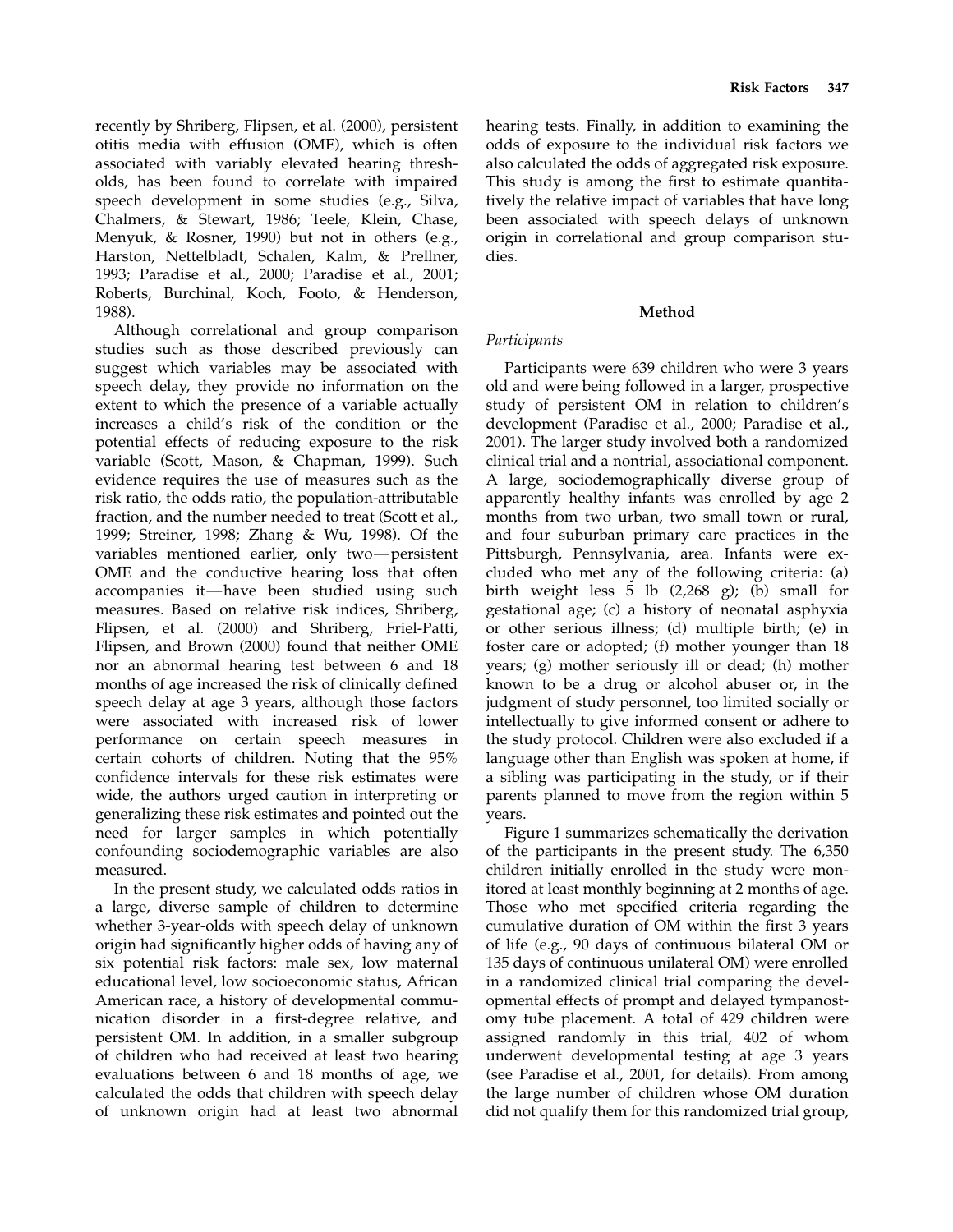

Figure 1. Derivation of the 639 participants in the present study.

we selected randomly, within balanced sociodemographic strata, a nontrial sample of 241 children who represented a spectrum of OM experience from having no OM to having OM whose cumulative duration fell just short of meeting randomization criteria (see Paradise et al., 2000, for details). All 241 children in the nontrial group underwent developmental testing at age 3 years.

Because of equipment malfunction, data from speech assessments were not available for 4 participants in the randomized trial group, leaving a total of 639 participants (398 from the randomized trial group and 241 from the nontrial group) available for the present investigation of risk factors and speech delay. Table 1 summarizes the sociodemographic characteristics of the children in the randomized trial and the nontrial groups. Consistent with the manner in which the groups were derived, the randomized trial group had a higher mean cumulative percentage of days with OM (39.2%) than did the nontrial group (15.5%).

### Measurement of Risk Variables

Sociodemographic variables. At the time of enrollment in the study, a standardized medical and social history was obtained from each child's parent or guardian. This questionnaire provided data on the child's sex, the family's health insurance status

#### Table 1

Percentage of Participants in the Randomized Trial ( $N = 398$ ) and Nontrial ( $N = 241$ ) Groups Having Each Characteristic

| Characteristic                                  | Group            |          |  |
|-------------------------------------------------|------------------|----------|--|
|                                                 | Randomized trial | Nontrial |  |
| Maternal education level <sup>a</sup>           |                  |          |  |
| Less than high school graduate                  | 12.8             | 9.9      |  |
| High school graduate                            | 79.6             | 69.5     |  |
| College graduate                                | 7.5              | 20.4     |  |
| <b>Sex</b>                                      |                  |          |  |
| Male                                            | 57.3             | 49.8     |  |
| Female                                          | 42.7             | 50.2     |  |
| History of developmental communication disorder |                  |          |  |
| In $\geq 1$ immediate family member             | 28.1             | 24.9     |  |
| In no immediate family members                  | 71.9             | 75.1     |  |
| Health insurance <sup>b</sup>                   |                  |          |  |
| Medicaid                                        | 65.1             | 32.5     |  |
| Private                                         | 34.9             | 67.5     |  |
| Race <sup>c</sup>                               |                  |          |  |
| African American                                | 38.5             | 16.4     |  |
| White                                           | 61.5             | 83.6     |  |

<sup>a</sup>Not reported for 1 child. <sup>b</sup>None reported for 7 children. <sup>c</sup>Neither race reported for 14 children.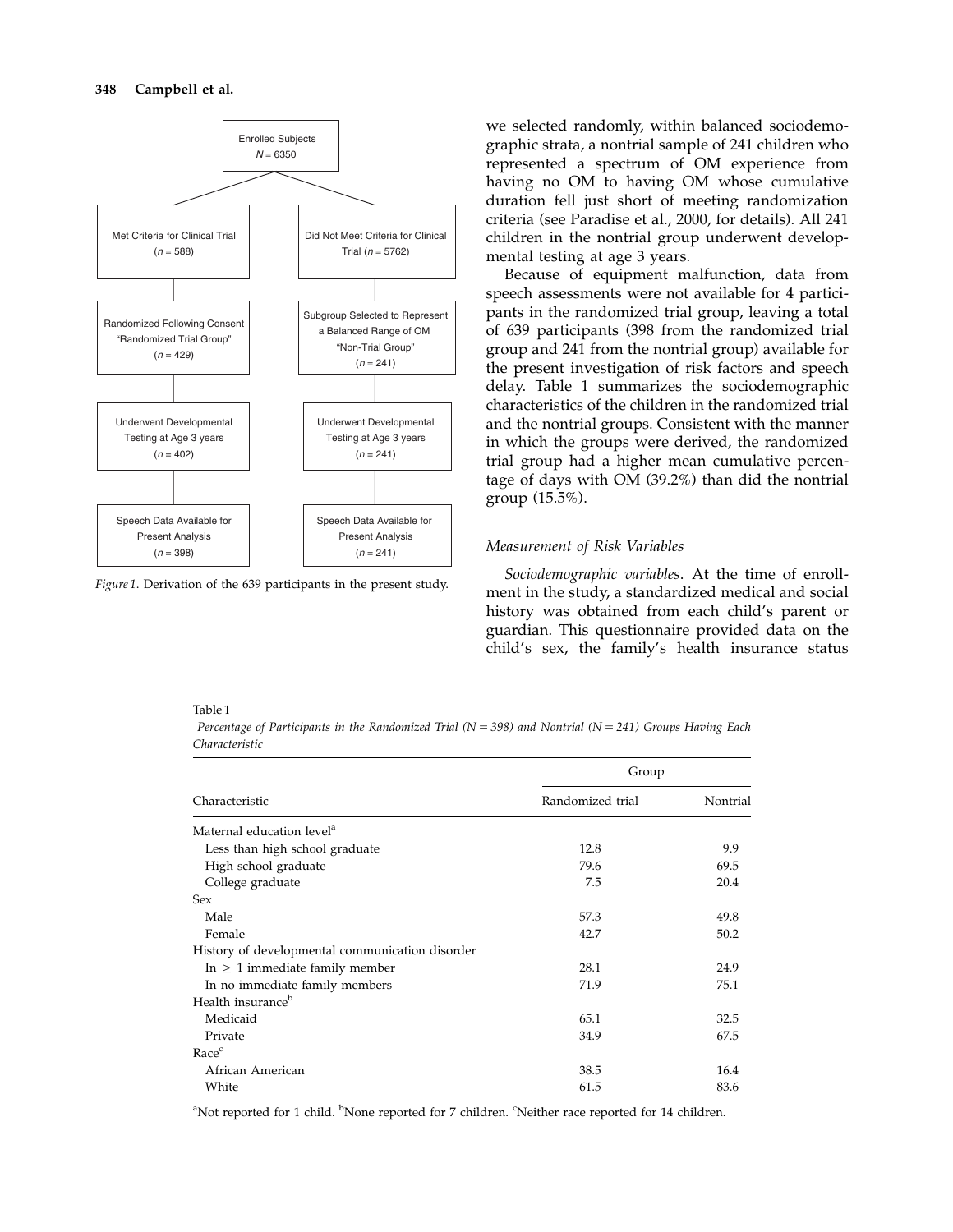(private insurance or Medicaid) as an estimate of family socioeconomic status, and the highest level of education completed by the child's mother. Study personnel estimated the child's race based on observable physical characteristics of the child and the parent(s). Sex, health insurance type, maternal educational level, and race were treated as binary variables, with male sex, Medicaid health insurance, failure of the child's mother to complete high school, and African American race coded as positive risk variables.

Family history. A questionnaire adapted from Tomblin (1989) was used to solicit information concerning the presence of developmental communication disorders in each of the child's first-degree relatives. The questionnaire solicits information on stuttering as well as on developmental articulation and language disorders, which are described as difficulties in the pronunciation of speech sounds in words and in the development of vocabulary and sentence structure. The child's parent or guardian completed this questionnaire at the developmental testing session when the child was 3 years old. Family history was treated as a binary risk variable, coded as positive if a developmental communication disorder (i.e., stuttering, developmental articulation disorder, or developmental language disorder) was reported in at least one of the child's first-degree relatives.

OM. Cumulative duration of OM (including OME as well as the middle-ear effusion associated with acute OM) during the first 3 years of life was estimated based on findings from pneumatic otoscopic evaluations for children who obtained at least monthly evaluations between 2 and 36 months of age. For each child, we estimated the cumulative percentage of days on which unilateral and bilateral OM, respectively, were present, using interpolation rules described by Paradise et al. (1997). In one odds ratio analysis, the cumulative percentage of days with OM in the first 3 years of life was treated as a continuous variable. In a second analysis designed to examine potential threshold effects, the percentage of days with OM was classified into seven categories defined by 5% increments, namely,  $\geq$ 19.5%,  $\geq$ 24.5%,  $\geq$ 29.5%,  $\geq$ 34.5%,  $\geq$ 39.5%,  $\geq$ 44.5%, and  $\geq$ 49.5%. Cumulative OM duration exceeding or not exceeding each of these levels was then treated as a binary variable for another set of odds ratio analyses.

Hearing. Hearing evaluations were scheduled for individual children when they had experienced 8 continuous weeks of unilateral or bilateral OM, every 4 weeks thereafter while OM persisted, and

once OM had resolved. All audiometric testing was performed in an acoustically shielded sound suite using Grason-Stadler GSI 16 or Beltone 2000 audiometers. In a subset of children who had received at least two hearing evaluations between 6 and 18 months of age, we analyzed for the presence or absence of abnormal hearing using three threshold cutoff levels:  $\geq$  20 dB,  $\geq$  25 dB, and  $\geq$  30 dB. Hearing levels were defined as the pure tone average of at least three of the four frequencies tested (i.e., 0.5, 1, 2, and 4 kHz). Because the study's protocol did not include routine audiometric testing for children with lesser durations of OM than those specified earlier, most of the children in the nontrial group did not receive two hearing evaluations during this age period. Therefore, odds ratios for the three levels of abnormal hearing were calculated only for the 279 children from the randomized trial group who received at least two hearing evaluations between 6 and 18 months of age.

### Testing Procedures

Children participated individually in a testing session at the Children's Hospital of Pittsburgh at 36 to 38 months of age. Examiners were blinded to children's family history of developmental communication disorders, maternal education level, OM experience, and health insurance status. The testing session lasted approximately 2 hr and included the administration of standardized and nonstandardized measures required to answer the research questions of the larger study. Every effort was made to ensure that testing occurred only if the child's bilateral hearing thresholds earlier that day met specified criteria. For children whose hearing was tested by means of earphones, criteria were hearing thresholds in each ear of  $\leq 15$  dB at 1, 2, and 4 kHz. For children tested in the sound field, criteria were thresholds of  $\leq 25$  dB at 0.5, and  $\leq 20$  dB at 1, 2, and 4 kHz. Whenever possible, children who failed to meet these hearing criteria were scheduled for retesting at a later date no more than 2 months after their third birthday. When retesting was not feasible, or when children failed the hearing test at or near the end of the 2-month developmental testing period, developmental testing was undertaken without further delay.

After the hearing test, as part of the developmental testing protocol, a continuous speech sample approximately 15 min long was audiorecorded during play with a set of toys (including kitchen utensils, food items, appliances, and a miniature playhouse with vehicles, furniture, and people) that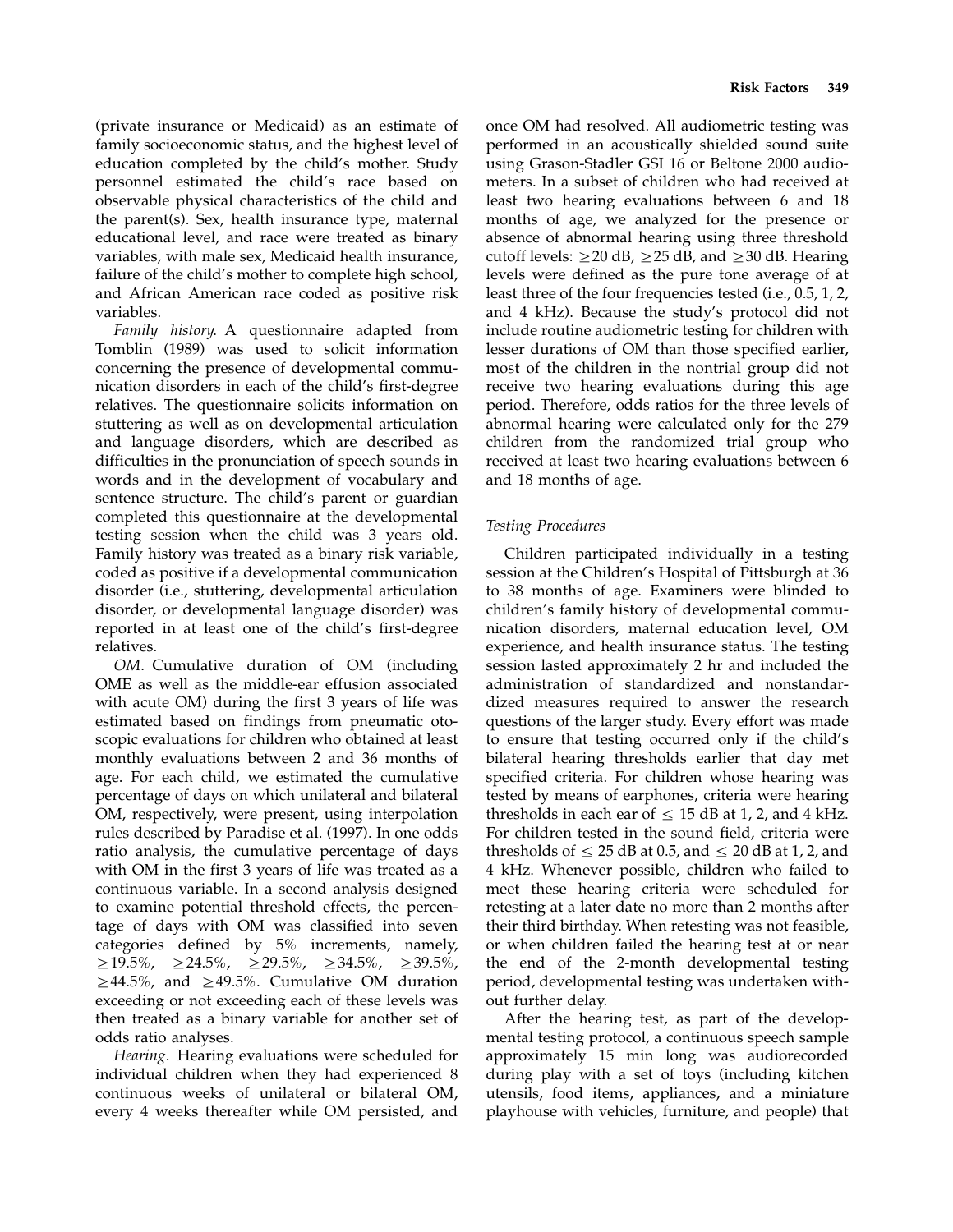was available to all participants. Caregivers familiar to the child were present during the speech sampling sessions; the examiner was also present during a small number of the sessions in which the parent requested assistance. Caregivers were instructed to ''play and talk with your child as you would at home, so that we can get an idea of your child's speech and language skills.'' Speech samples were recorded using a portable audiocassette recorder (Marantz PMD 201) and both a wireless FM (Telex WT-25) and a tabletop microphone (Radio Shack PZM).

# Transcription and Analysis of Continuous Speech Samples

Speech analyses were conducted on consecutive utterances in the 15-min speech sample until the criterion of identifying the first 100 first-occurrence words (i.e., word types) was met. Trained research assistants who were blinded to all participant information transcribed the words phonetically using the transcription consensus procedures described by Shriberg, Kwiatkowski, and Hoffman (1984). Each transcriber had completed both a graduate level course in phonetic transcription and advanced training in phonemic and phonetic transcription. The data were then analyzed by computer using Programs to Examine Phonetic and Phonologic Evaluation Records (PEPPER; Shriberg, Allen, McSweeny, & Wilson, 2000) to yield summary speech statistics.

# Transcription Reliability

To calculate phonetic transcription reliability, 64 conversational speech samples (10% of the 639 participants) were randomly selected and transcribed independently by a second research assistant to determine intertranscriber agreement for both broad and narrow transcription. The phoneme-byphoneme percentage of agreement was 92% for broad transcription and 86% for narrow transcription. These transcription reliability estimates are comparable to those reported in other studies of normal and disordered child phonology (McSweeny & Shriberg, 1995; Shriberg et al., 1999).

In addition, because the percentage of unintelligible words also was a criterion for speech delay, intertranscriber agreement for identifying unintelligible words was assessed. Conversational speech samples of 10 randomly selected children with speech delay (10% of the sample of children with speech delay) were transcribed independently by a

second research assistant. Transcribers used intonational contours and perceptual word-boundary timing cues to determine whether the child's unintelligible productions were monosyllabic or disyllabic. Point-to-point agreement was 93% for coding unintelligible words; the reliability coefficient for Intelligibility Index scores between the two independent transcribers was  $r = .98$ .

# Definition of Speech Delay

The Speech Disorders Classification System (SDCS), a well-developed diagnostic system (Shriberg, 1993; Shriberg et al., 1997), was used to identify children with speech delay of unknown origin. The SDCS is age referenced, with classification criteria for speech delay differing for each of eight age groups. The SDCS classifies a 3-year-old child as having speech delay if a transcriber can gloss 75% or fewer of the words in a continuous speech sample, or if the speech sample contains errors not expected of a 3-year-old child (e.g., not producing the bilabial consonants  $/p$ ,  $b$ ,  $m/$  in the initial position of words; see Shriberg, 1993, pp. 132–140, for a detailed list of SDCS criteria by age.) Our decision to use a single, binary measure of speech outcome (i.e., speech delayed or not speech delayed) was motivated by the validity, reliability, and clinical utility of the speech delay metric (cf. Shriberg et al., 1997) and by a desire to examine risk variables in children whose speech-production skills clearly fall outside the normal range.

# Analyses

Odds ratio analyses were conducted to compare the probability that children with and without speech delay of unknown origin had been exposed to the seven risk factors as defined earlier. The odds ratio is one of several risk indices, all of which reflect the probability that an individual will develop a particular outcome (Streiner, 1998). The odds ratio was used in the present investigation both because it is based on a case-control perspective in which individuals are separated according to a positive or a negative outcome and then examined for differential rates of prior exposure, and because it is preferred when more than one risk factor is under investigation (Walter, 2000).

The numbers of children diagnosed with and without speech delay who had each of the risk variables described previously were tabulated. For all binary risk variables, odds ratios were estimated using unconditional logistic regression. For the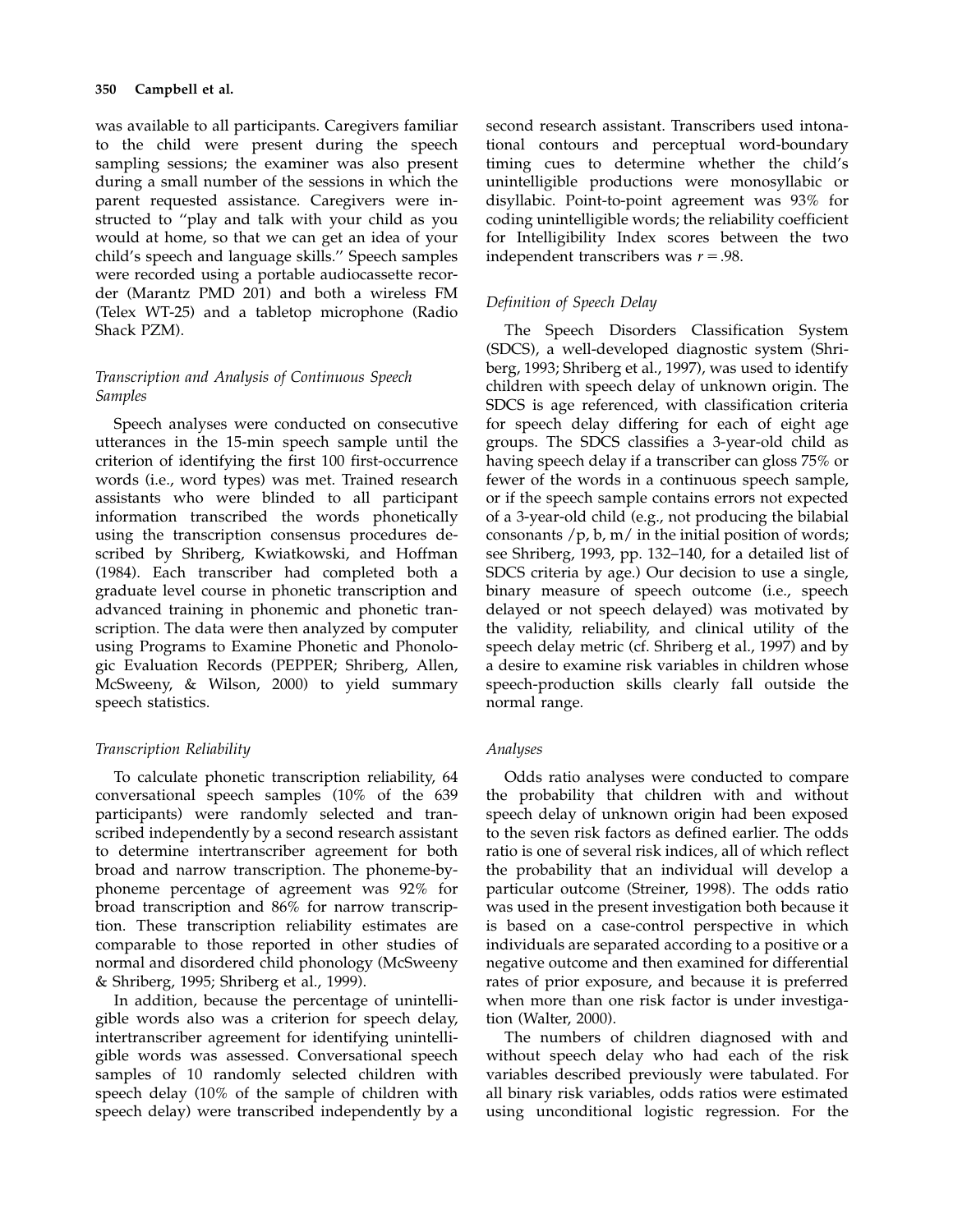analysis in which the percentage of days with OM was treated as a continuous variable, a linear association of the percentage of time with OM and speech delay was tested.

A logistic regression model was also used to test for the effect of a risk variable after adjustment for the remaining independent variables and to test for possible interactions among variables related to speech delay. Hearing could not be included in this analysis because hearing data were not available for the entire sample. Alpha was set at  $p < .05$  for all odds ratio calculations, and the 95% confidence intervals of the ratios were also calculated.

#### Results

To determine whether the randomized trial group and the nontrial group could be combined to increase statistical power, two preliminary analyses were conducted. We first investigated whether odds ratios for the risk variables differed between the two groups by including an indicator variable that identified whether observations were from the randomized trial group or the nontrial group and testing for interactions between group identity and risk variables. Hearing status was not included in this analysis because the requisite numbers of audiological evaluations were available only for participants in the randomized trial group. Results showed that there were no statistically significant interactions between any risk variable and study group; p values for these tests ranged from .21 for family history to .86 for percentage of days with OM. We also verified that the percentage of children with speech delay in the randomized trial group (16.6%) did not differ significantly from that in the nontrial group (14.1%),  $\chi^2 = 0.52$ ,  $p = .47$ . Based on the results of these analyses, we combined the groups to

perform the odds ratio analyses for all variables except abnormal hearing, which we analyzed only in children with the requisite number of hearing tests as described earlier.

### Individual Risks for Speech Delay

Of the 639 participants in the combined sample, 100 (15.6%) met the criteria for speech delay and 539 (84.4%) did not. Table 2 shows the number and percentage of children with and without speech delay who had each of the binary risk variables, the corresponding unadjusted odds ratios (OR), and their  $95\%$  confidence intervals. Four variables namely, low maternal education  $(OR = 2.58)$ , male sex  $(OR = 2.19)$ , positive family history of developmental communication disorder  $(OR = 1.67)$ , and Medicaid health insurance  $(OR = 1.59)$ —had statistically significant odds ratios; African American race was not a significant risk factor.

Odds ratios for OM were calculated only for children who had no gaps in monthly otoscopic evaluations from 2 to 36 months; 87% of the group with speech delay and 90.7% of group without speech delay met this criterion. The average cumulative percentage of days with OM during this period was similar in the two groups (30.7% and 29.1% in the group with and the group without speech delay, respectively), and the resulting odds ratio for OM treated as a continuous variable was not significant (OR = 1.01, 95% CI = 0.99, 1.02). In the additional analysis of possible threshold effects in which the cumulative percentage of days with OM from 2 to 36 months was categorized in 5% increments from  $\geq 19.5\%$  to  $\geq 49.5\%$ , a significant odds ratio (OR = 1.73,  $p < .05$ ) was found for the second highest category of OM duration ( $\geq$ 44.5% of days). However, the 95% confidence interval for this

|                                        |      | Speech delay ( $N = 100$ ) No speech delay ( $N = 539$ ) |           |            |
|----------------------------------------|------|----------------------------------------------------------|-----------|------------|
| Risk variable                          | $\%$ | $\%$                                                     | OR        | 95% CI     |
| Low maternal education <sup>a</sup>    | 22%  | $10\%$                                                   | $2.58***$ | 1.49, 4.48 |
| Male sex                               | 70%  | 52%                                                      | $2.19***$ | 1.38, 3.47 |
| Positive family history <sup>b</sup>   | 36%  | 25%                                                      | $1.67*$   | 1.06, 2.62 |
| Medicaid health insurance <sup>c</sup> | 63%  | 51%                                                      | $1.59*$   | 1.02.2.49  |
| African American race <sup>d</sup>     | 38%  | 29%                                                      | 1.53      | 0.99, 2.39 |
|                                        |      |                                                          |           |            |

Risk Variable Percentages by Speech Diagnosis, Associated Odds Ratios (OR), and Confidence Intervals (CI)

Table 2

<sup>a</sup>Mother not a high school graduate; maternal education not reported for 1 child without speech delay.  $b$ Developmental communication disorder in  $\geq 1$  first-degree relative. <sup>c</sup>No health insurance reported for 4 children with speech delay and 3 children without speech delay. <sup>d</sup>Race reported as neither White nor African American for 14 children without speech delay. \* $p < .05$ . \*\* $p < .001$ .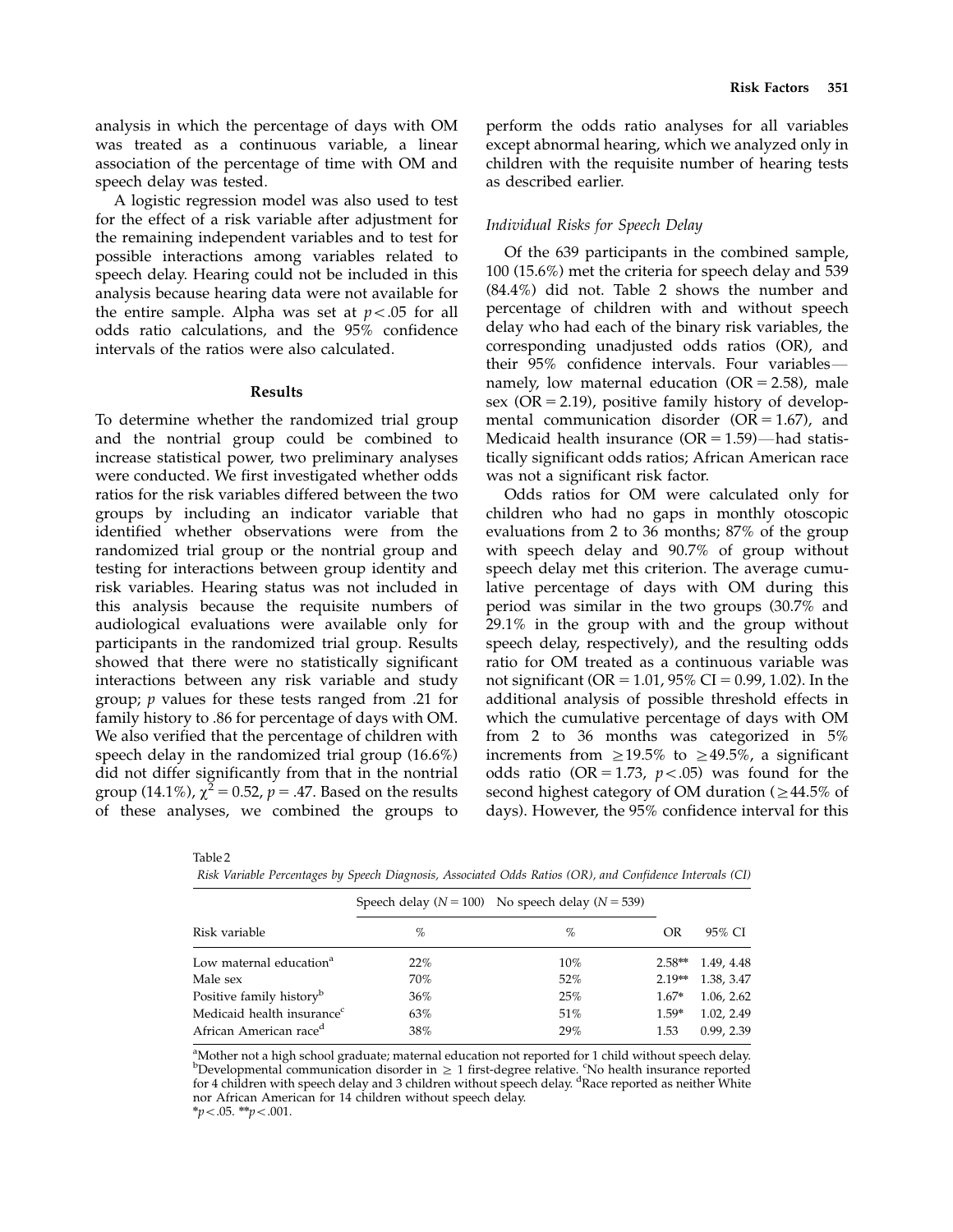Table 3

Number and Percentage of Children With Abnormal Hearing at Each Level, Associated Odds Ratios (OR), and Confidence Intervals (CI)

|               |     | No speech delay $(N = 233)$<br>Speech delay $(N = 46)$ |     |      |      |                  |     |
|---------------|-----|--------------------------------------------------------|-----|------|------|------------------|-----|
| Hearing level | No. | $\%$                                                   | No. | $\%$ | OR   | 95% CI           | v   |
| $\geq$ 20 dB  | 36  | 78%                                                    | 165 | 71%  | 1.48 | $0.70, 3.16$ .31 |     |
| $\geq$ 25 dB  | 18  | 39%                                                    | 79  | 34%  | 1.25 | 0.65, 2.40       | .50 |
| $\geq$ 30 dB  | 9   | 20%                                                    | 49  | 21%  | 0.91 | $0.41, 2.02$ .82 |     |

Note. Includes only children from the randomized trial group with two or more hearing evaluations from 6 to 18 months.

odds ratio (0.98, 2.95) included 1.0, suggesting that this apparent elevation in risk should be interpreted cautiously.

Table 3 shows the number and percentage of children with and without speech delay who had pure tone averages that were  $\geq 20$  dB,  $\geq 25$  dB or  $\geq$  30 dB in two or more tests between 6 and 18 months of age. The unadjusted odds ratios and corresponding 95% confidence intervals for each hearing level are also shown. None of the odds ratios was significantly greater than 1.0.

### Adjusted Odds Ratios

To examine the impact of each putative individual risk factor while controlling for the others, we fitted a multivariate logistic regression model including maternal education, sex, family history, health insurance, race, and percentage of days with OM to the data. After these adjustments, the magnitude and significance of the odds ratios for low maternal education, male gender, and a family history of developmental communication disorder remained virtually unchanged, but Medicaid health insurance was no longer a significant risk. It is important to note, however, that maternal education and health insurance had a high degree of colinearity in the model, a fact that could result in instability in the estimates of the individual parameters of the model. We examined each parameter and the corresponding standard error for the various combinations of variables used in our multivariate modeling and found no evidence of model instability. Nonetheless, the colinearity between health insurance type and maternal educational level complicates efforts to specify their independent contributions to elevating the risk of speech delay.

The sole significant odds ratio for percentage of days with OM treated as a categorical variable  $(\geq 44.5\%)$  was no longer significant after adjusting for maternal education, sex, and family history of developmental communication disorder.

# Aggregated Risk for Speech Delay

The odds ratio for speech delay was also calculated for the presence of the three factors with the largest individual odds ratios, that is, low maternal educational level, male sex, and a family history of developmental communication disorder. For a child with all of these factors, the aggregated odds ratio was 7.71 (95% CI = 2.62, 22.74); the area under the receiver operating characteristic (ROC) curve associated with the logistic regression model was .65. The area under the ROC curve can be interpreted as an estimate of the probability that the algorithm associated with the logistic regression model will correctly select the child with speech delay in a randomly selected pair of children from the data set where one child from the pair has speech delay and the other child does not.

As mentioned earlier, the maternal education and insurance status variables had high colinearity. We gave preference to maternal education in the aggregate analysis because its odds ratio (2.58,  $CI = 1.49, 4.48$ ) was larger than that for health insurance type ( $OR = 1.59$ ,  $CI = 1.02$ , 2.49). However, a logistic regression model in which type of insurance is substituted for mother's education also had a significant, though lower, aggregated odds ratio of 6.24 (95% CI = 1.53, 25.31). These results suggest that low maternal education and Medicaid health insurance may be proxies for low socioeconomic status in this sample of children.

### Discussion

We examined seven variables that have been associated with speech delay in 3-year-old children.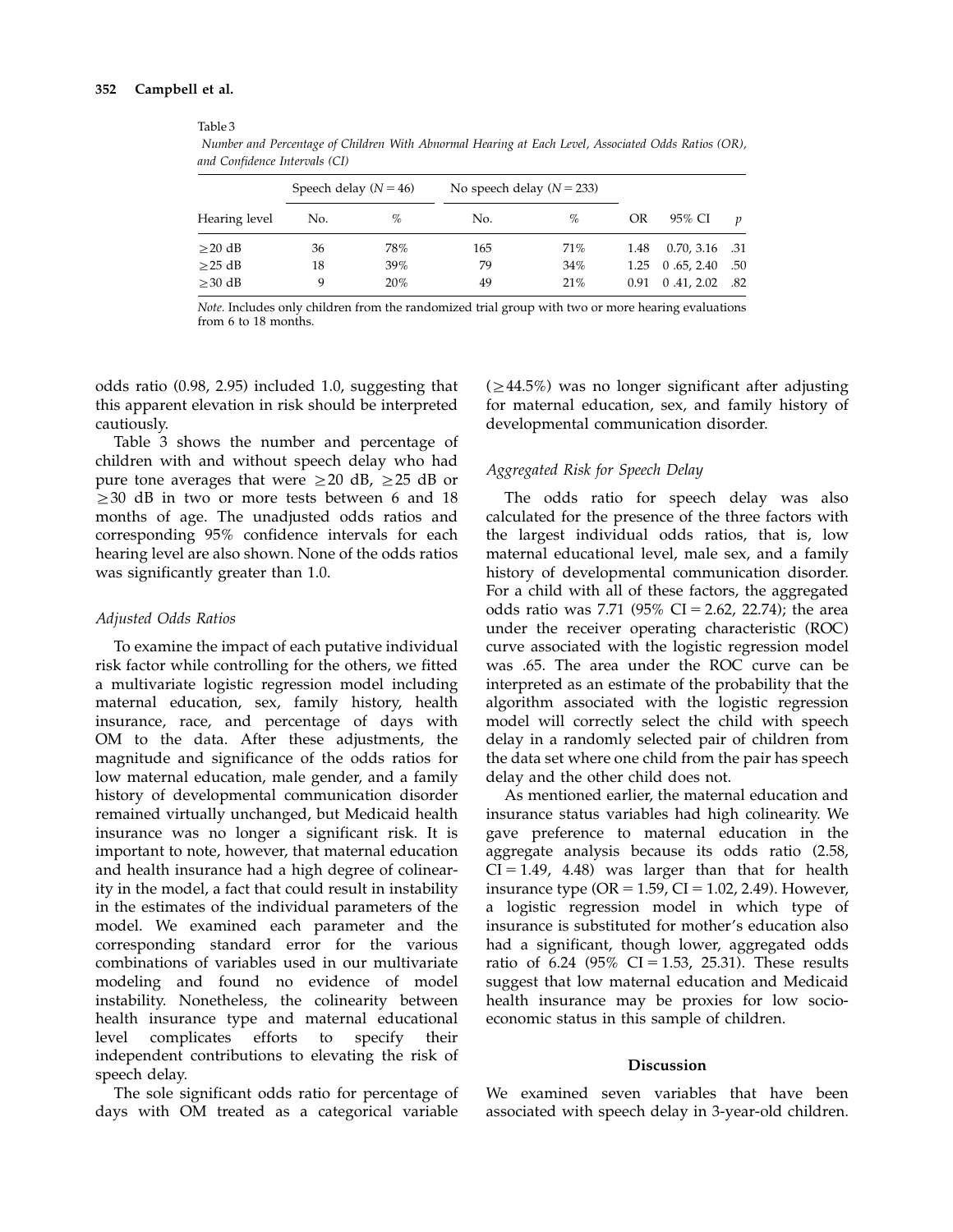Four of these variables—mother not having completed high school, male sex, a family history of developmental communication disorder, and Medicaid health insurance—had odds ratios significantly greater than 1.0, and odds ratios for the first two variables exceeded 2.0, a threshold that has been suggested to represent a clinically significant elevation of risk (Sackett, Haynes, Guyatt, & Tugwell, 1991; Streiner, 1998). The aggregated odds ratio for the three risk factors with the largest individual odds ratios (low maternal education, male sex, and positive family history) was 7.71. Three variables -African American race, cumulative duration of OM from 2 to 36 months of age, and two abnormal hearing tests from  $6$  to 18 months of age—were not associated with increased risk of speech delay of unknown origin.

# OM and Hearing Loss

Whether treated as a continuous or a categorical variable, persistent OM in the first 3 years of life did not significantly increase the risk of speech delay after controlling for relevant covariates. The odds ratio for the cumulative percentage of days with OM was 1.01, with a narrow 95% confidence interval, and the percentages of days with OM in the groups with and without speech delay were similar (31% and 29%, respectively). These findings are consistent with evidence from several other recent studies in which no statistically significant relationships between duration of OM and speech-sound production skills were found (Paradise et al., 2000; Paradise et al., 2001; Roberts et al., 1988; Shriberg, Flipsen, et al., 2000). It is conceivable that cumulative durations of OM exceeding those we studied might increase the risk of speech delay, but few children would be expected to experience OM for longer durations than those studied here.

In the subset of children from the randomized trial group who had at least two hearing evaluations between 6 and 18 months of age, abnormal hearing was likewise not found to increase the risk of speech delay, even at thresholds as high as 30 dB. The lack of a significant elevation in risk of clinical speech delay is consistent with evidence reported by Shriberg, Friel-Patti, et al. (2000), although those investigators found that an abnormal hearing test between 12 and 18 months of age was associated with significantly poorer performance on five of nine individual measures derived from continuous speech samples. Because both studies included relatively small numbers of children with abnormal hearing, findings should be interpreted cautiously.

Studies of larger samples in which other hearingrelated variables can be examined (e.g., frequency, duration, and severity of hearing deficits as well as the ages at which they occur) are needed to address fully the question of the relationship between intermittent conductive hearing loss associated with OM and speech development.

# Sex, Family History, and Maternal Educational Level

Estimates of risk for speech delay of unknown origin associated with male sex, low maternal education, and a family history of developmental communication disorder have not previously been reported. However, findings from the present investigation showing that these variables significantly increase the risk of early speech delay are consistent with evidence from correlational and group comparison studies reporting differences in the speech production and language abilities of children according to sex (Leske, 1981; Lewis, 1992; Lewis et al., 1989; Shriberg et al., 1999; Winitz & Darley, 1980), family history of developmental communication deficits (Lewis, 1992; Tomblin, 1989; Tomblin et al., 1991), and other sociodemographic variables (Dollaghan et al., 1999; Lassman et al., 1980; Paradise et al., 2000; Paradise et al., 2001).

The pathways by which each of these significant risk variables influences speech delay cannot be determined from the present study. However, these findings do provide directions for future research concerning the biologic, familial, and sociodemographic mechanisms that may underlie speech delay of unknown origin in preschool children. One question concerns the factors underlying the high ratio of boys to girls with speech delay at age 3 years. In the present study, 70% of the 100 children with speech delay were male and 30% were female. This 2.3:1 boy-to-girl ratio is consistent with the majority of previously reported estimates, which range from 2:1 to 3:1 in samples of preschool children with speech delay (Shriberg & Kwiatkowski, 1994; but see also Shriberg et al., 1999, who reported a boy-to-girl ratio of 1.2:1 in 6-year-olds). Potential explanations for the higher percentage of boys with early speech delay include their relatively slower rates of physiological development and their greater susceptibility to neurological disease (Halpern, 1997; Naglieri & Rojahn, 2001). Recent studies have also shown sex differences in frontal and temporal cortical areas during performance of fine motor and tactile tasks (Rescher & Rappelsberger, 1996). Such differences could directly affect specific cognitive, linguistic, and motor processes that subserve the earliest stages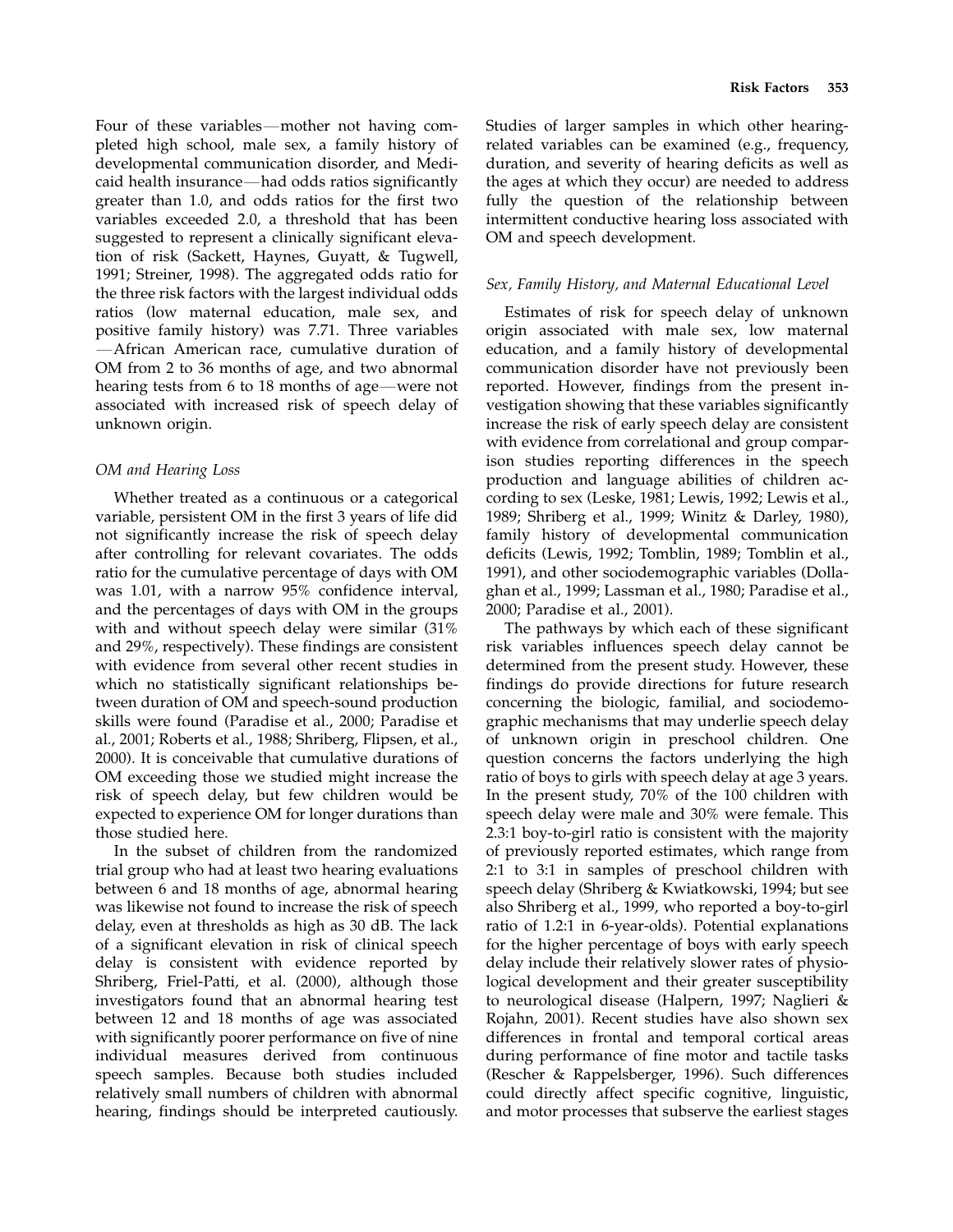of speech acquisition, although it is important to note that children's experiences may also differ by sex (Halpern, 1997; Leaper, Anderson, & Sanders, 1998).

A second question concerns the extent to which the increased risk associated with positive family history reflects the impact of genetic versus environmental factors. Family aggregation studies have consistently shown a substantially greater prevalence of affected relatives among children with speech and language deficits than among children in control groups (for reviews, see Bishop, 2001; Felsenfeld et al., 1995; Felsenfeld & Plomin, 1997; Stromswold, 1998). For children with speechlanguage disorders, previous studies have shown that the rate of disorders among first-degree relatives averages approximately 30% (Felsenfeld & Plomin, 1997; Lewis & Freebairn, 1997; Lewis, Freebairn, & Taylor, 2000a), a finding that is consistent with the results of the present study. Although recent molecular genetic studies have implicated specific genes in certain speech and language phenotypes (Bartlett et al., 2002; Lai et al., 2000; Lai, Fischer, Hurst, Vargha-Khadem, & Monaco, 2001; Schick et al., 2002), familial aggregation alone does not provide sufficient evidence for a genetic cause of speech delay. As noted by Bishop (2001, p. 270), familial aggregation findings could be linked to cultural transmission variables including the abnormal speech patterns of affected relatives, or to environmental influences that are shared by family members.

Many questions remain concerning the ways sociodemographic variables influence children's speech-sound development. Maternal education less than high school is believed to be a general proxy for several socioeconomic variables that are consistently associated with a range of poor developmental outcomes including mental retardation (Chapman, Scott, & Mason, 2002), reduced expressive language performance (Dollaghan et al., 1999), and social and behavioral problems (Adams, Hillman, & Gaydos, 1994). There is now a substantial amount of evidence showing that maternal educational experience is significantly correlated with income, health, nutrition, home environment, and cognitive and language stimulation (Fujiura & Yamaki, 2000; Satcher, 1995; Siegel, 1982; Smith, Brooks-Gunn, & Klebanov, 1997; Zill, 1996). Although direct evidence is currently lacking, it is reasonable to hypothesize that deprivation in one or more of these areas could contribute to delays in speech development through various pathways. For example, the relatively lower amounts of language input provided to children by parents whose socioeconomic status is low (Hart & Risley, 1995; Roberts, Burchinal, & Durham, 1999) could result in less perceptual and motor experience with early phonological forms. At the same time, physiological or neurological impairments associated with inadequate health care and nutrition (Smith et al., 1997) or increased exposure to environmental toxins such as lead (Needleman, Schell, Bellinger, Leviton, & Allred, 1990) in lowincome homes could plausibly delay or disrupt the acquisition of the processes involved in speech production.

Our results also demonstrate the additive impact of male sex, low maternal education, and family history of developmental communication disorder when these three variables occur in combination. Several investigators have proposed that developmental speech delay in young children cannot be attributed to a single factor, and that multifactorial approaches are required to estimate the cumulative risk for speech deficits (Paden, Matthies, & Novak, 1989; Shriberg, Flipsen, et al., 2000). However, sample size limitations and research design constraints have precluded cumulative risk analyses in previous studies. To our knowledge, the present study is the first to report the aggregated risk of speech delay. Specifically, we found that a male child who had a positive family history of developmental communication disorder and whose mother did not graduate from high school was almost 8 times as likely to have speech delay at age 3 as a child who had none of these characteristics. These aggregate risk data are in accord with the hypothesis that the accumulation of risk factors rather than the influence of individual risks may pose the greatest threat to developmental outcome (Black & Sonnenshein, 1993; Sameroff, Seifer, Barocas, Zax, & Greenspan, 1987).

# Future Directions

Although the present study addressed several risk variables, the sample did not include children who were at risk for developmental deficits on the basis of factors other than middle-ear disease. This precluded investigating the extent to which the risk variables identified here may interact with known threats to speech development such as oral-facial abnormalities, neurological dysfunction, cognitive deficits, and language impairments. It will also be important to examine the possibility that some variables may act as protective devices in the face of threats to speech development; for example, high maternal education (e.g., a college degree) has been shown to attenuate significantly the risk of poor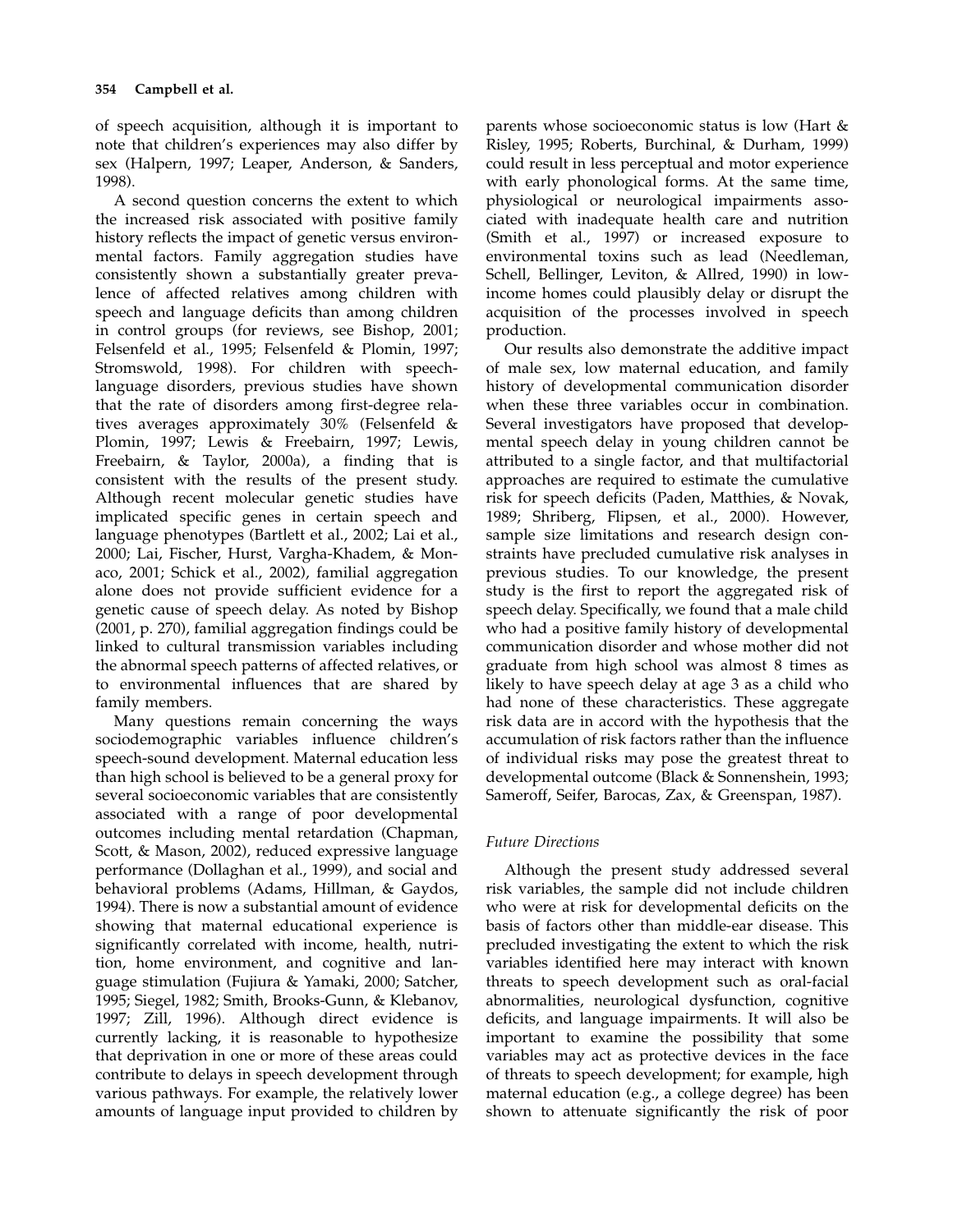developmental outcomes associated with both mental retardation and low birth weight (Camp, Broman, Nichols, & Leff, 1998; Drews, Yeargin-Allsopp, Decoufle, & Murphy, 1995).

Finally, most children with early speech delay are expected to achieve normal speech skills by early school age, given that the prevalence of speech delay in 6-year-olds is only 3.8% (Shriberg et al., 1999) compared with the 15.6% we found in our sample of 3-year-old children. Several studies have found that early speech disorders are related to both later reading and academic difficulties (e.g., Felsenfeld et al., 1995; Lewis et al., 2000a, 2000b). It will be important to examine the extent to which the risk factors we identified at age 3 become stronger or weaker predictors of those children whose speech delays persist into the early school years.

### References

- Adams, C., Hillman, N., & Gaydos, G. (1994). Behavioral difficulties in toddlers: Impact of sociocultural and biological factors. Journal of Clinical Child Psychology, 23, 373–381.
- Bartlett, C. W., Flax, J. F., Louge, M. W., Vieland, V. J., Bassett, A. S., Tallal, P., et al. (2002). A major susceptibility locus for specific language impairment is located on 13q21. American Journal of Human Genetics, 71, 45–55.
- Bishop, D. V. M. (2001). Genetic and environmental risks for specific language impairment in children. The Philosophical Transactions of the Royal Society of London, 356, 369–380.
- Black, M. M., & Sonnenschein, S. (1993). Early exposure to otitis media: A preliminary investigation of behavioral outcome. Developmental and Behavioral Pediatrics, 14, 150– 155.
- Camp, B. W., Broman, S. H., Nichols, P. L., & Leff, M. (1998). Maternal and neonatal risk factors for mental retardation: Defining the ''at risk'' child. Early Human Development, 50, 159–173.
- Chapman, D. A., Scott, K. G., & Mason, C. A. (2002). Early risk factors for mental retardation: Role of maternal age and maternal education. American Journal of Mental Retardation, 107, 46–59.
- Dollaghan, C. A., Campbell, T. F., Paradise, J. L., Feldman, H. M., Janosky, J. E., Pitcairn, D. N., et al. (1999). Maternal education and measures of early speech and language. Journal of Speech, Language, and Hearing Research, 42, 1432–1443.
- Drews, C. D., Yeargin-Allsopp, M., Decoufle, P., & Murphy, C. C. (1995). Variation in the influence of selected sociodemographic risk factors for mental retardation. American Journal of Public Health, 85, 329–334.
- Felsenfeld, S., McGue, M., & Broen, P. A. (1995). Familial aggregation of phonological disorders: Results from a 28-year follow-up. Journal of Speech and Hearing Research, 28, 1091–1107.
- Felsenfeld, S., & Plomin, R. (1997). Epidemiological and offspring analyses of developmental speech disorders using data from the Colorado Adoption Project. Journal of Speech, Language, and Hearing Research, 40, 778–791.
- Fujiura, G. T., & Yamaki, K. (2000). Trends in demography of childhood poverty and disability. Exceptional Children, 66, 187–199.
- Halpern, D. F. (1997). Sex differences in intelligence: Implications for education. American Psychologist, 52, 1091–1102.
- Harston, G., Nettelbladt, U., Schalen, L., Kalm, O., & Prellner, K. (1993). Language development in children with recurrent otitis media during the first three years of life: Follow-up study from birth to seven years of age. Journal of Laryngology and Otology, 107, 407–412.
- Hart, B., & Risley, T. (1995). Meaningful differences in the everyday experience of young American children. Baltimore: Brooks.
- Ingram, D. (1989). Phonological disability in children: Studies in disorders of communication (2nd ed.). San Diego, CA: Singular.
- Lai, C. S., Fisher, S. E., Hurst, J. A., Levy. E. R., Hodgson, S., Fox, M., et al. (2000). The SPCH1 region on human 7q31: Genomic characterization of the critical interval and localization of translocations associated with speech and language disorder. American Journal of Human Genetics, 67, 357–368.
- Lai, C. S., Fisher, S. E., Hurst, J. A., Vargha-Khadem, F., & Monaco, A. P. (2001). A forkhead-domain gene is mutated in a severe speech and language disorder. Nature, 413, 519–523.
- Lassman, F. M., Fisch, R. O., Vetter, D. K., & LaBenz, E. J. (Eds.). (1980). Early correlates of speech, language, and hearing. Littleton, MA: PSG.
- Leaper, C., Anderson, K. J., & Sanders, P. (1998). Moderators of gender effects on parents' talk to their children: A meta-analysis. Developmental Psychology, 34, 3–27.
- Leske, M. (1981). Prevalence estimates of communicative disorders in the United States: Speech disorders. ASHA, 23, 217–228.
- Lewis, B. (1992). Pedigree analysis of children with phonology disorders. Journal of Learning Disabilities, 25, 586–597.
- Lewis, B., Ekelman, B., & Aram, D. (1989). A familial study of severe phonological disorders. Journal of Speech and Hearing Research, 32, 713–724.
- Lewis, B., & Freebairn, L. (1997). Speech production skills of nuclear family members of children with phonology disorders. Language and Speech, 41, 45–61.
- Lewis, B., Freebairn, L., & Taylor, H. G. (2000a). Follow-up of children with early expressive phonology disorders. Journal of Learning Disabilities, 33, 433–444.
- Lewis, B., Freebairn, L., & Taylor, H. G. (2000b). Academic outcomes in children with histories of speech sound disorders. Journal of Communication Disorders, 33, 11–30.
- McSweeny, J. L., & Shriberg, L. D. (1995). Segmental and suprasegmental transcription reliability (Tech. Rep. No. 2).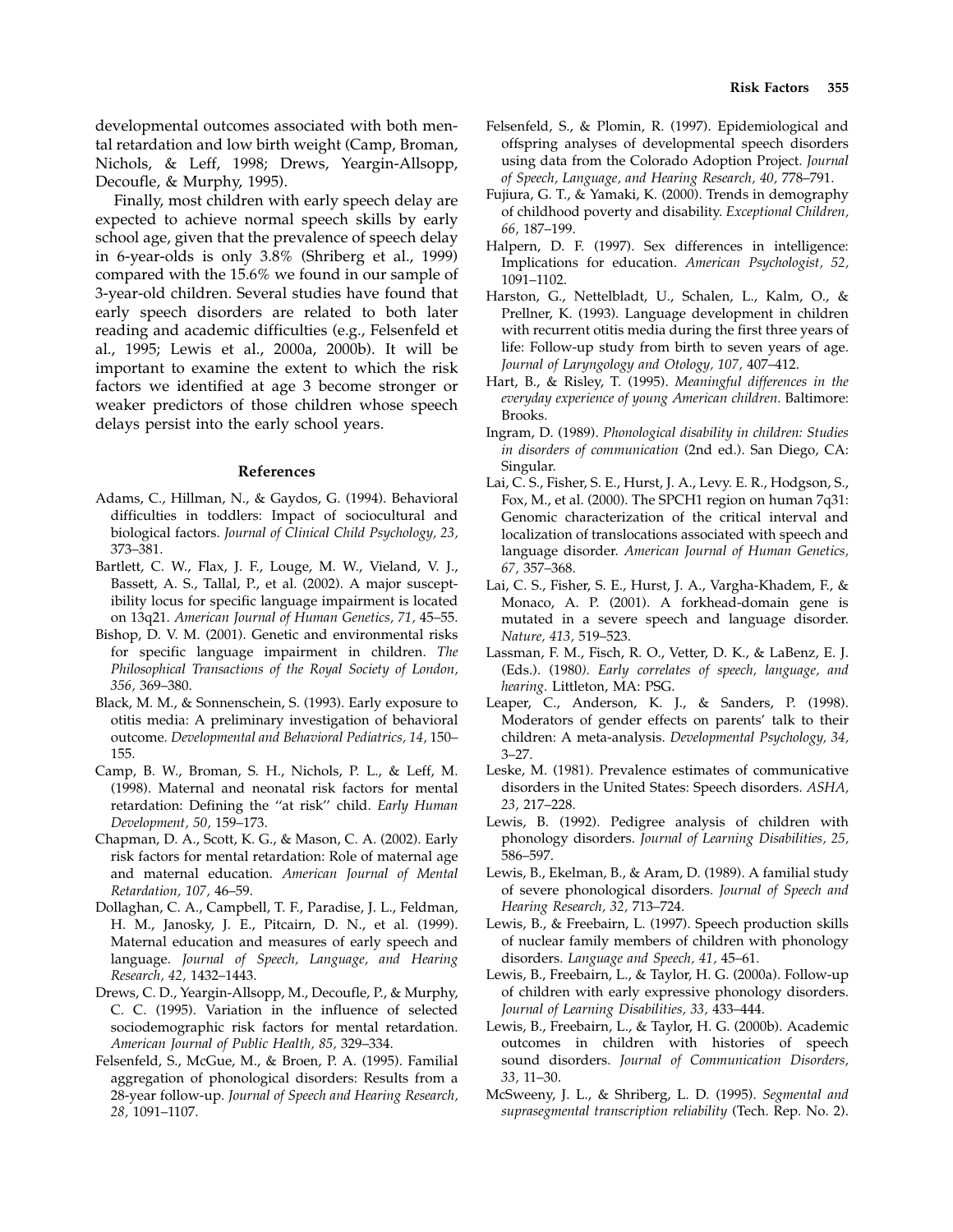Madison, WI: University of Wisconsin-Madison Waisman Center on Mental Retardation and Human Development, Phonology Project.

- Naglieri, J. A., & Rojahn, J. (2001). Gender differences in planning, attention, simultaneous, and successive (PASS) cognitive process and achievement. Journal of Educational Psychology, 93, 430–437.
- Needleman, H. (1977). Effects of hearing loss from early recurrent otitis media on speech and language development. In B. Jaffe (Ed.), Hearing loss in children (pp.640– 649). Baltimore: University Park Press.
- Needleman, H. L., Schell, A., Bellinger, D., Leviton, A., & Allred, E. N. (1990). The long-term effects of exposure to low doses of lead in childhood: An 11-year follow-up report. New England Journal of Medicine, 322, 83–88.
- Paden, E. P., Matthies, M. L., & Novak, M. A. (1989). Recovery from OME-related phonologic delay following tube placement. Journal of Speech and Hearing Disorders, 54, 94–100.
- Paradise, J. L., Dollaghan, C. A., Campbell, T. F., Feldman, H. M., Bernard, B. S., Colborn, D. K., et al. (2000). Language, speech sound production, and cognition in 3 year-old children in relation to otitis media in their first three years of life. Pediatrics, 105, 1119–1130.
- Paradise, J. L., Feldman, H. M., Campbell, T. F., Dollaghan, C. A., Colborn, D. K., Bernard, B. S., et al. (2001). Effects of early or delayed insertion of tympanostomy tubes for persistent otitis media on developmental outcomes at the age of three years. New England Journal of Medicine, 344, 1179–1187.
- Paradise, J. L., Rockette, H. E., Colborn, D. K., Bernard, B. S., Smith, C. G., Kurs-Lasky, M., et al. (1997). Otitis media in 2253 Pittsburgh-area infants: Prevalence and risk factors during the first two years of life. Pediatrics, 99, 318–333.
- Peckham, C. S. (1973). Speech defects in a national sample of children aged seven years. British Journal of Disorders of Communication, 8, 2–8.
- Rescher, B., & Rappelsberger, P. (1996). EEG changes in amplitude and coherence during a tactile task in females and males. Journal of Psychophysiology, 10, 161– 172.
- Roberts, J. E., Burchinal, M., & Durham, M. (1999). Parents' report of vocabulary and grammatical development of African American preschoolers: Child and environmental associations. Child Development, 70, 92–106.
- Roberts, J. E., Burchinal, M. R., Koch, M. A., Footo, M. M., & Henderson, F. W. (1988). Otitis media in early childhood and its relationship to later phonological development. Journal of Speech and Hearing Disorders, 34, 1158–1168.
- Sackett, D. L., Haynes, R. B., Guyatt, G. H., & Tugwell, P. (1991). Clinical epidemiology: A basic science for clinical medicine (2nd ed.). Boston: Little, Brown.
- Sameroff, A. J., Seifer, R., Barocas, R., Zax, M., & Greenspan, S. (1987). Intelligence quotient scores of 4-year-old children: Social-environmental risk factors. Pediatrics, 79, 343–350.
- Satcher, D. (1995). Annotation: The sociodemographic correlates of mental retardation. American Journal of Public Health, 85, 304–306.
- Schick, J. H., Kundtz, A. M., Tiwari, H. K., Taylor, H. G., Freebairn, L. A., Shriberg, L. D., et al. (2002, July). Evidence of linkage with chromosome 7q31 markers in sib pairs with speech but not language disorders. Paper presents at the 2002 Joint Conference of the 9th International Congress for the Study of Child Language and the Symposium on Research in Child Language Disorders, Madison, WI.
- Scott, K. G., Mason, C. A., & Chapman, D. A. (1999). The use of epidemiological methodology as a means of influencing public police. Child Development, 70, 1263– 1272.
- Shriberg, L. D. (1980). Developmental phonological disorders. In T. J. Hixon, L. D. Shriberg, & J. S. Saxman (Eds.), Introduction to communicative disorders (pp. 262– 309). Englewood Cliffs, NJ: Prentice Hall.
- Shriberg, L. D. (1993). Four new speech and prosody-voice measures for genetics research and other studies in developmental phonological disorders. Journal of Speech and Hearing Research, 36, 105–140.
- Shriberg, L. D. (1994). Five subtypes of developmental phonological disorders. Clinics in Communication Disorders, 4, 38–53.
- Shriberg, L. D., Allen, C. T., McSweeny, J. L., & Wilson, D. L. (2000). PEPPER: Programs to Examine Phonetic and Phonologic Evaluation Records. [Computer software]. Madison: Waisman Center on Mental Retardation and Human Development, University of Wisconsin-Madison.
- Shriberg, L. D., Austin, D., Lewis, B. A., McSweeny, J. L., & Wilson, D. L. (1997). The Speech Disorders Classification System (SDCS): Extensions and lifespan reference data. Journal of Speech, Language, and Hearing Research, 40, 723– 740.
- Shriberg, L. D., Flipsen, P., Thielke, H., Kwiatkowski, J., Kertoy, M. K., Katcher, M. L., et al. (2000). Risk for speech disorder associated with early recurrent otitis media with effusion: Two retrospective studies. Journal of Speech, Language, and Hearing Research, 43, 79–99.
- Shriberg, L. D., Friel-Patti, S. F., Flipsen, P., & Brown, R. (2000). Otitis media, fluctuant hearing loss, and speechlanguage outcomes: A preliminary structural equation model. Journal of Speech, Language, and Hearing Research, 43, 100–120.
- Shriberg, L. D., & Kwiatkowski, J. (1982). Phonological disorders I: A diagnostic classification system. Journal of Speech Hearing Disorders, 47, 226–270.
- Shriberg, L. D., & Kwiatkowski, J. (1994). Developmental phonological disorders I: A clinical profile. Journal of Speech and Hearing Research, 37, 1100–1126.
- Shriberg, L. D., Kwiatkowski, J., & Hoffman, K. A. (1984). A procedure for phonetic transcription by consensus. Journal of Speech and Hearing Research, 27, 456–465.
- Shriberg, L. D., & Smith, A. J. (1983). Phonological correlates of middle-ear involvement in speech-delayed